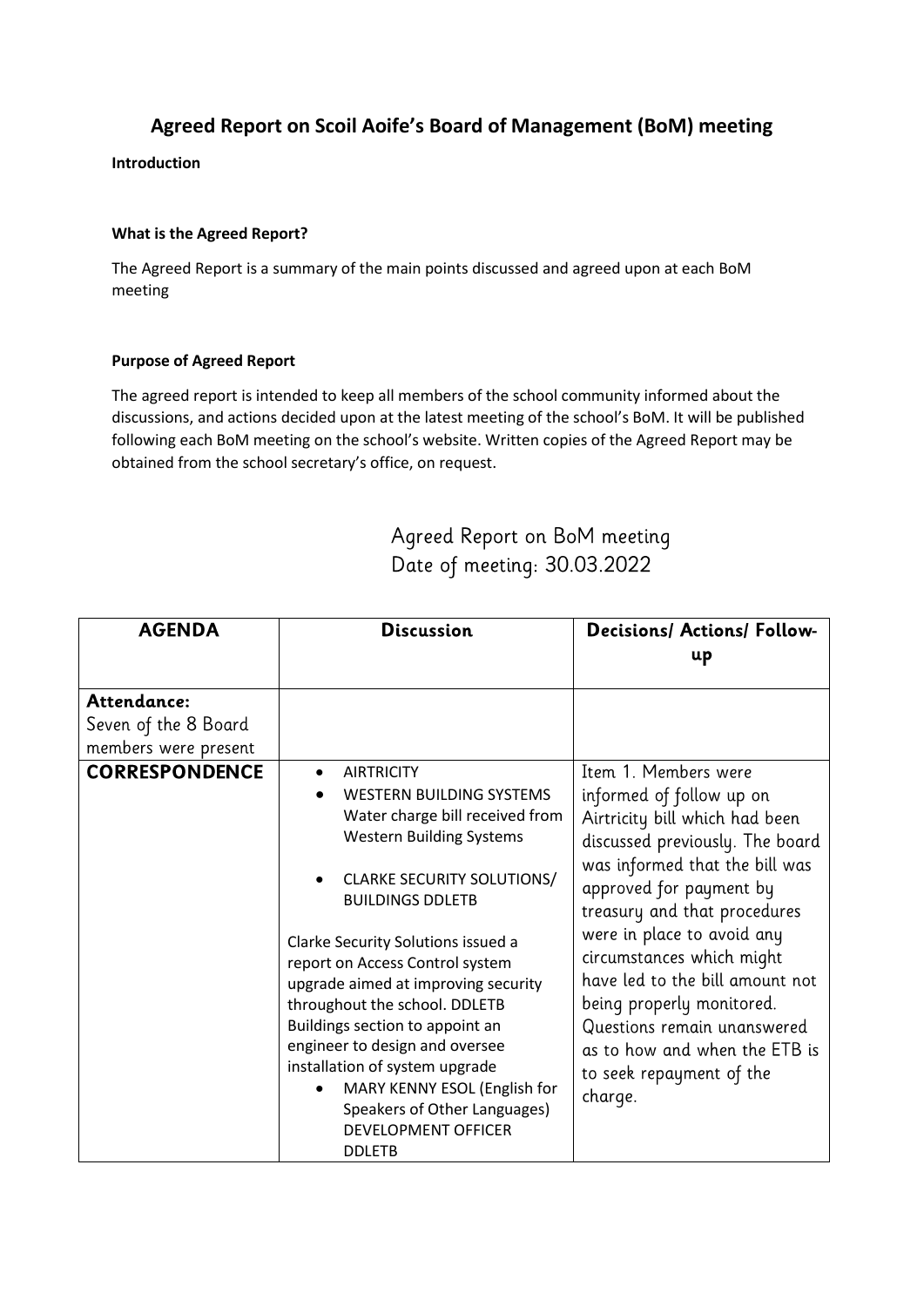|                                                                                    | Mary Kenny communicating with all<br>CNS schools on the provision of<br>Language support for schools especially<br>in light of the influx of Ukrainian<br>refugees to schools.<br>FURNITURE AND EQUIPMENT<br><b>SECTION DES TULLAMORE</b><br>DES Furniture and Equipment section<br>issued grant for fitting out of new<br>classroom which will be commissioned<br>as the second 6 <sup>th</sup> class classroom.                                                       |                                                                                                                                                                                                                                                                                                                                                                                                                                                                                                                                                                                                                                                                                                                                                                                                                      |
|------------------------------------------------------------------------------------|-------------------------------------------------------------------------------------------------------------------------------------------------------------------------------------------------------------------------------------------------------------------------------------------------------------------------------------------------------------------------------------------------------------------------------------------------------------------------|----------------------------------------------------------------------------------------------------------------------------------------------------------------------------------------------------------------------------------------------------------------------------------------------------------------------------------------------------------------------------------------------------------------------------------------------------------------------------------------------------------------------------------------------------------------------------------------------------------------------------------------------------------------------------------------------------------------------------------------------------------------------------------------------------------------------|
| <b>PRINCIPAL'S</b><br><b>REPORT</b><br><b>PRINCIPAL'S</b><br><b>REPORT (cont.)</b> | Principal reported on the following:<br>1. Admissions/ Enrolment<br>2. Student Absences/ TUSLA<br>report<br>3. Minor works: Access Control<br>and school security<br>4. Policies under development:<br><b>Physical Intervention Policy</b><br>5. Continued Professional<br>Development: Behaviour<br>Management/ Policy<br>development. Mathletics<br>6. Transition to Post Primary<br>School.<br>7. School Activities<br>8. BOM informed of school<br>calendar choice. | 1. Admissions/enrolment<br>numbers looking<br>positive for 2022-2023.<br>School anticipating<br>numbers to reach 350<br>by September 30th<br>2. Absence monitoring<br>continuing and supports<br>are in place from SCP<br>3. Access Control security<br>systems now with<br>Buildings Team at<br>DDLETB. Engineer to be<br>appointed.<br>4. Physical Intervention<br>Policy to be brought to<br>Board with revisions/<br>additions for approval.<br>5. CPD continuing in areas<br>of Behaviour<br>management with the<br>development of a school<br>policy through the<br>process. CPD in Maths<br>using Mathletics<br>programme.<br>6. Transition to Secondary<br>school programme to be<br>implemented with 6th<br>Class students.<br>7. School tours resuming<br>in June.<br>Afterschool clubs<br>through SCP and |